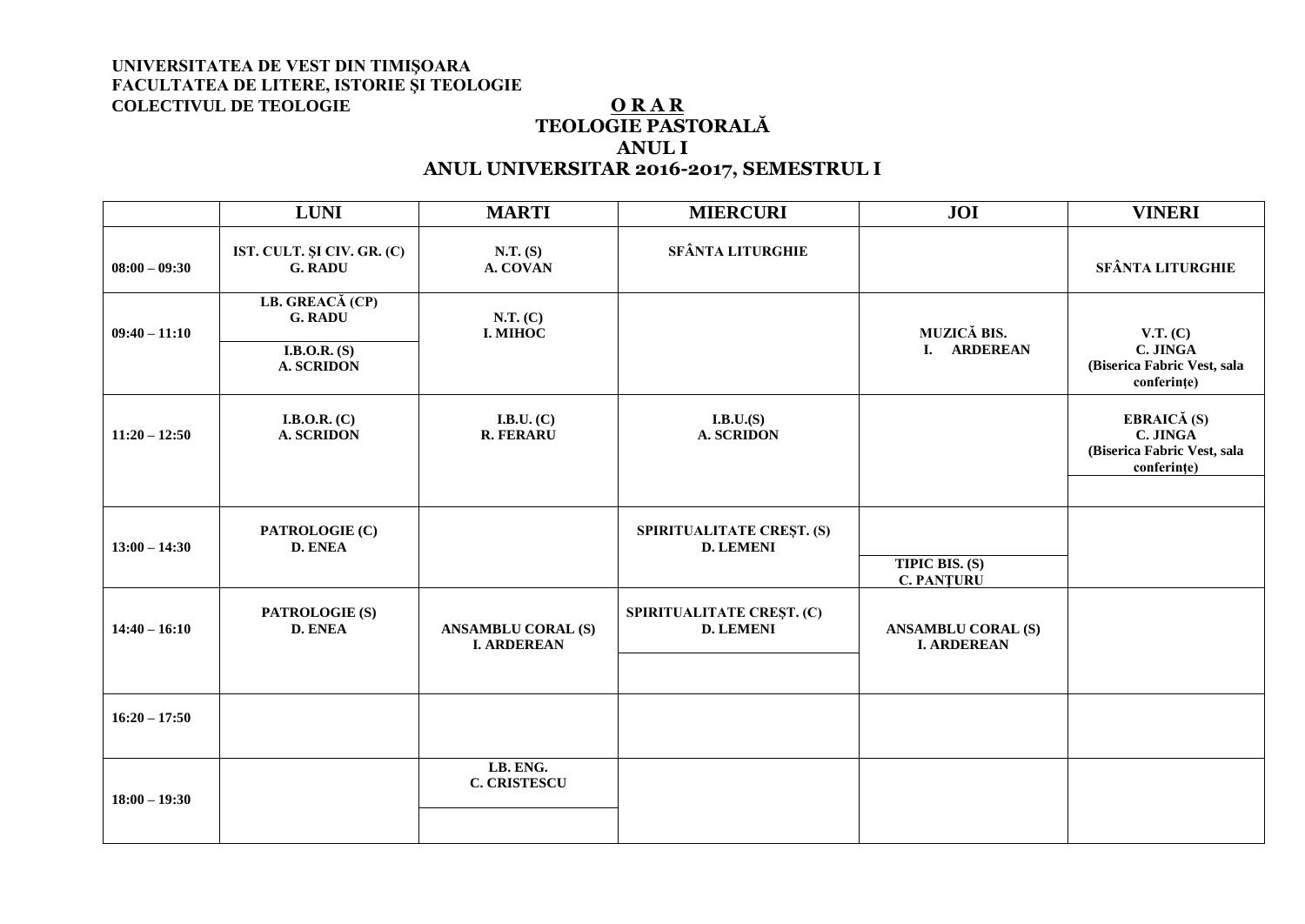# **TEOLOGIE PASTORALĂ ANUL II ANUL UNIVERSITAR 2016-2017, SEMESTRUL I**

|                 | <b>LUNI</b>                                                                 | <b>MARTI</b>                                                                   | <b>MIERCURI</b>                                      | <b>JOI</b>                                      | <b>VINERI</b>                                                      |
|-----------------|-----------------------------------------------------------------------------|--------------------------------------------------------------------------------|------------------------------------------------------|-------------------------------------------------|--------------------------------------------------------------------|
| $08:00 - 09:30$ | I.B.O.R. $(S)$<br><b>A. SCRIDON</b>                                         | LIT. POSTPATRISTICĂ (C)<br><b>D. ENEA</b><br>APOLOGETICĂ (C)<br><b>D. ENEA</b> | <b>SFÂNTA LITURGHIE</b>                              | MUZICĂ BIS.<br>I. ARDEREAN                      | <b>SFÂNTA LITURGHIE</b>                                            |
| $09:40 - 11:10$ | <b>BIZANȚ (S)</b><br><b>A. SCRIDON</b><br>LB. LATINĂ (CP)<br><b>G. RADU</b> | I.B.U. $(C)$<br><b>R. FERARU</b><br><b>BIZANȚ (C)</b><br><b>R. FERARU</b>      | N.T. (S)<br>A. COVAN                                 | TIPIC BIS. (S)<br><b>C. PANȚURU</b>             |                                                                    |
| $11:20 - 12:50$ | IST. CULT. LATINE (C)<br><b>G. RADU</b>                                     | N.T. (C)<br>I. MIHOC                                                           | <b>FORMARE DUHOVNICEASCĂ (S)</b><br><b>D. LEMENI</b> |                                                 |                                                                    |
|                 |                                                                             |                                                                                |                                                      |                                                 | V.T. (C)<br>C. JINGA<br>(Biserica Fabric Vest, sala<br>conferințe) |
| $13:00 - 14:30$ |                                                                             | I.B.U. $(S)$<br><b>R. FERARU</b>                                               |                                                      |                                                 | I.B.O.R. $(C)$<br>V. ITINEANȚ                                      |
| $14:40 - 16:10$ |                                                                             | <b>ANSAMBLU CORAL (S)</b><br><b>I. ARDEREAN</b>                                | <b>FORMARE DUHOVNICEASCĂ (C)</b><br><b>D. LEMENI</b> | <b>ANSAMBLU CORAL (S)</b><br><b>I. ARDEREAN</b> |                                                                    |
| $16:20 - 17:50$ |                                                                             |                                                                                |                                                      |                                                 |                                                                    |
| $18:00 - 19:30$ |                                                                             | LB. ENG.<br><b>C. CRISTESCU</b>                                                |                                                      |                                                 |                                                                    |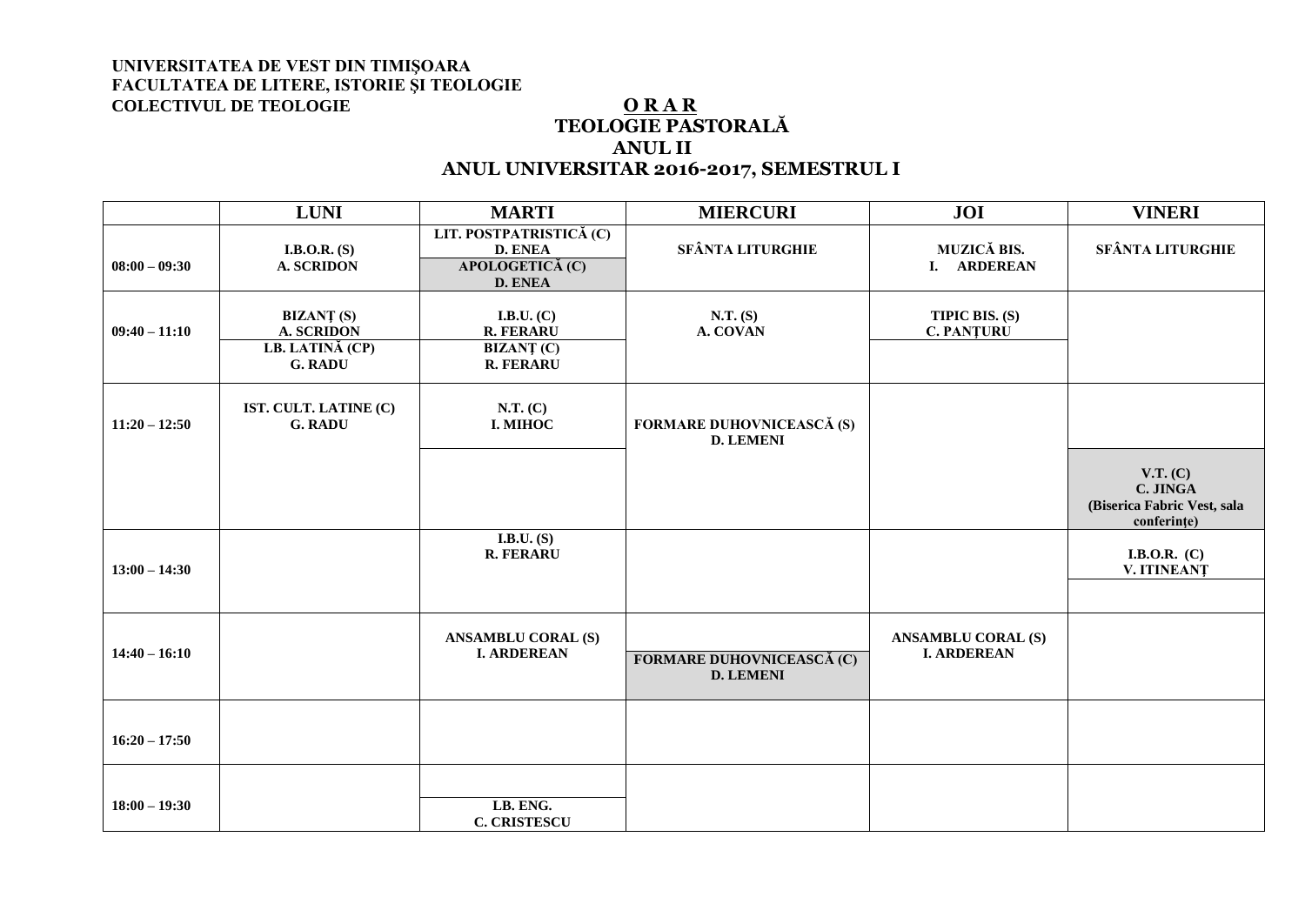# **TEOLOGIE PASTORALĂ, ANUL III SEMESTRUL I, ANUL UNIVERSITAR 2016 – 2017**

|                 | <b>LUNI</b>                                                                 | <b>MARTI</b>                                    | <b>MIERCURI</b>                 | JOI                                                                                   | <b>VINERI</b>             |
|-----------------|-----------------------------------------------------------------------------|-------------------------------------------------|---------------------------------|---------------------------------------------------------------------------------------|---------------------------|
| $08:00 - 09:30$ | MORALĂ CRȘTINĂ (C)<br><b>G. TRIFA</b>                                       |                                                 | <b>SFÂNTA LITURGHIE</b>         | I.R. $(C)$<br>N. MORAR                                                                | <b>SFÂNTA LITURGHIE</b>   |
|                 |                                                                             |                                                 |                                 | IST. FIL. $(C)$<br>N. MORAR                                                           |                           |
| $09:40 - 11:10$ | MORALĂ CRȘTINĂ(S)<br><b>G. TRIFA</b>                                        | MUZICĂ BIS.<br>I. ARDEREAN                      | I.R. $(S)$<br><b>A. SCRIDON</b> | LITURGICĂ (C)<br>V. ITINEANT                                                          | DOGMATICĂ (C)<br>A. COVAN |
| $11:20 - 12:50$ | CATEHETICĂ (C)<br>M. IOANA                                                  | MISIOLOGIE (C)<br><b>M. FLORESCU</b>            | CATEHETICĂ (S)<br>A. COVAN      | <b>DREPT ȘI ADMIN. (S)</b><br><b>C. PANȚURU</b>                                       | DOGMATICĂ (S)<br>A. COVAN |
|                 | MIȘCĂRI REL. CONT. (C)<br><b>D. ENEA</b>                                    |                                                 |                                 |                                                                                       |                           |
| $13:00 - 14:30$ | <b>TERMENI REL. DE</b><br><b>ORIGINE GR. (facultativ)</b><br><b>G. RADU</b> |                                                 | LITURGICĂ (S)<br>A. COVAN       | <b>DREPT ȘI ADMIN. (C)</b><br><b>C. PANȚURU</b><br>METAFIZICĂ (C)<br><b>D. LEMENI</b> |                           |
|                 |                                                                             |                                                 |                                 |                                                                                       |                           |
| $14:40 - 16:10$ |                                                                             | <b>ANSAMBLU CORAL (S)</b><br><b>I. ARDEREAN</b> | LITURGICĂ (S)<br>A. COVAN       | <b>ANSAMBLU CORAL (S)</b><br><b>I. ARDEREAN</b>                                       |                           |
|                 |                                                                             |                                                 |                                 |                                                                                       |                           |
| $16:20 - 17:50$ |                                                                             |                                                 |                                 |                                                                                       |                           |
| $18:00 - 19:30$ |                                                                             |                                                 |                                 |                                                                                       |                           |
| $19:40 - 21:10$ |                                                                             |                                                 |                                 |                                                                                       |                           |